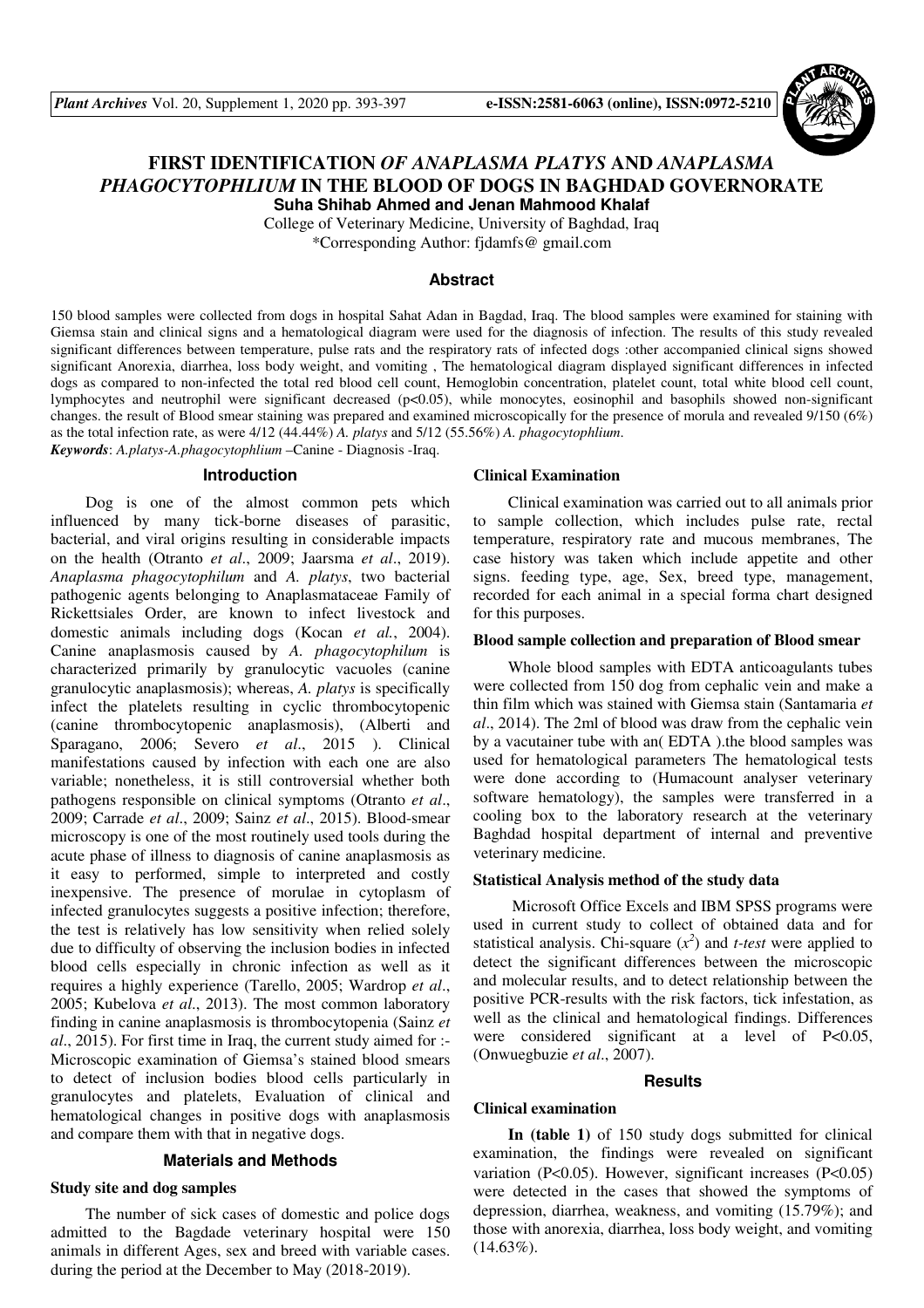| <b>Clinical symptoms</b>                                       | <b>Total No.</b> | <b>Positives</b> |          | <b>Negatives</b> |
|----------------------------------------------------------------|------------------|------------------|----------|------------------|
|                                                                |                  | No.              | $\%$     |                  |
| Anorexia, diarrhea, loss body weight, and vomiting             | 41               | 6                | $14.63*$ | 35               |
| Anorexia, ataxia, depression, chronic vomiting, and weakness   |                  | $\theta$         |          |                  |
| Anorexia, abdominal pain, and constipation                     | 17               | $\mathbf{0}$     |          | 17               |
| Anorexia, depression, jaundice, and weakness                   | 12               |                  |          | 12               |
| Anorexia, depression, jaundice, loss body weight, and weakness | 18               |                  | 5.56     | 17               |
| Ataxia, depression, nasal discharge, and respiratory signs     | 15               |                  | 6.67     | 14               |
| Ataxia, depression, obesity, and respiratory signs             | 8                | $\mathbf{0}$     | $\theta$ | 8                |
| Depression, diarrhea, weakness, and vomiting                   | 19               |                  | $15.79*$ | 16               |
| Depression, loss of appetite, weakness, and vomiting           | 12               |                  | 8.33     |                  |
| Depression, weakness, and chronic pneumonia                    | 3                | 0                |          | 3                |
| Total No.                                                      | 150              | 12               |          | 138              |

**Table 1 :** Results of clinical examination among study dogs

Significant increases \* (P<0.05)

In (table 2), Regarding Vital signs to findings of clinical examination, significant elevation (P<0.05) was showed among the values of temperature  $(38.85 \pm 0.15)$ , pulse  $(103.58 \pm 4.99)$  and respiratory  $(51.64 \pm 5.83)$  rates of PCRpositive dogs with *Anaplasma* spp., (Table 2).

| <b>Table 2 :</b> Total results of vital signs among positive dogs by |  |  |  |  |  |
|----------------------------------------------------------------------|--|--|--|--|--|
| <b>PCR</b>                                                           |  |  |  |  |  |

| Vital signs      | <b>Positives</b>    | <b>Negatives</b> |
|------------------|---------------------|------------------|
|                  | $38.85 \pm 0.15$ *  | $38.27 \pm 0.23$ |
| Temperature      | $(38.3 - 39.7)$     | $(37.3 - 39.6)$  |
| Pulse rate       | $103.58 \pm 4.99$ * | $86.08 \pm 2.32$ |
|                  | $(70 - 136)$        | $(51-141)$       |
|                  | $51.64 \pm 5.83$ *  | $43.21 \pm 2.43$ |
| Respiratory rate | $(30-87)$           | $(27-107)$       |

Values [M $\pm$ SE (R)], Significant increases \* (P<0.05)

In (table 3) Among the positive dogs with anaplasmosis, although there is a slight elevation in values of temperature, pulse and respiratory rates of infected dogs with *A. phagocytophilum* in comparative with infected dogs with *A. platys*; however, differences were insignificant (P>0.05), (Table 3).

**Table 3:** Results of vital signs among positive dogs

| <b>Vital signs</b> | <b>Positives</b> |                    |  |
|--------------------|------------------|--------------------|--|
|                    | A. platys        | A. phagocytophilum |  |
|                    | $38.62 \pm 0.22$ | $39.01 \pm 0.19$   |  |
| Temperature        | $(38.3 - 39.5)$  | $(38.4 - 39.7)$    |  |
| Pulse rate         | $91.4 \pm 7.24$  | $96.14 \pm 6.95$   |  |
|                    | $(70 - 115)$     | $(81-136)$         |  |
| Respiratory rate   | $45.8 \pm 10.49$ | $49.86 \pm 6.51$   |  |
|                    | $(32-87)$        | $(30-82)$          |  |

Values [M $\pm$ SE (R)], Significant increases  $*$  (P<0.05)

In (Table 4), a totally of 150 dog were submitted for this study. The result of microscopic examination for blood smears test by using Giemsa stain of positive dogs. Nine blood samples appeared positive for anaplasmosis with infection rate 6%.

**Table 4 :** Total results of 150 dogs examined by microscopy

| Test       | <b>Total No.</b> |                  | <b>Result</b>    |
|------------|------------------|------------------|------------------|
|            |                  | <b>Positives</b> | <b>Negatives</b> |
| Microscopy | 50،              | 9(6%)            | 141 (94%)        |

In (Table 5) Types of *Anaplasma* spp Based on the findings of microscopic examination, the study showed that

there significant increases (P<0.05) in prevalence of *A. phagocytophilum* (55.56%), among positive dogs, compared to *A. platys* (44.44%).

**Table 5 :** Types of *Anaplasma* spp. based on microscopic examination

| l'ype                                                                                      | No. | $\%$     | <b>Total Positives</b> |  |  |
|--------------------------------------------------------------------------------------------|-----|----------|------------------------|--|--|
| A. platys                                                                                  |     | 44.44    |                        |  |  |
| A. phagocytophilum                                                                         |     | $55.56*$ |                        |  |  |
| $\mathbb{C}$ and $\mathbb{C}$ and in concerned $\mathbb{R}$ (D $\mathbb{C}$ ) $\mathbb{C}$ |     |          |                        |  |  |

Significant increases \* (P<0.05)

The examination of staind blood smear shows intracytoplasmic inclusion bodies (morulae) in neutrophial Figure (1).



**Fig. 1 :** Positives blood smear from *Anaplasma phagocytophlium* infected dog. The inclusions were identified with arrow head as purple stained bodies within the neutrophil cytoplasm. (Giemsa stain, X100)

 The examination of stand blood smear shows intracytoplasmic inclusion bodies (morulae) in platelet figure (2)



Fig. 2 : Positives blood smear from Anaplasma platys infected dog. The inclusions were identified with arrow head as purple stained bodies within the Platelet cytoplasm. (Giemsa stain,X100).

In Table 6 regarding to RBCs indices, significant decreases (P<0.05) in values (M  $\pm$  S) of positive dogs by PCR were detected in total RBCs (4.98  $\pm$  0.27), Hb (13.27  $\pm$ 0.73), and platelets  $(179.92 \pm 21.47)$ ; whereas, no significant differences (P>0.05) were observed in values of PCV, MCV, MCH, and MCHC.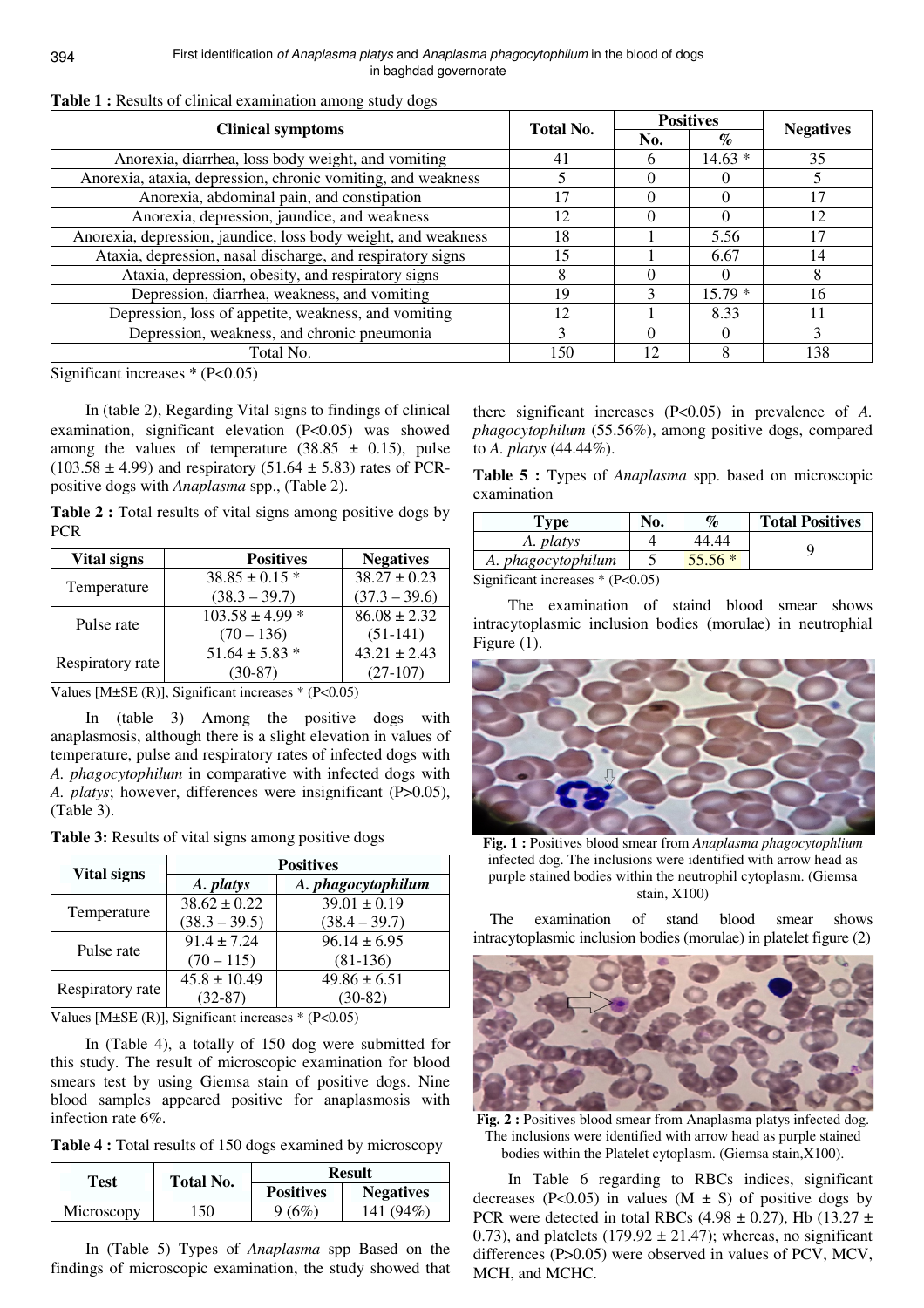| <b>Indices</b>    | <b>Positives</b>     | <b>Negatives</b>  |
|-------------------|----------------------|-------------------|
|                   | $M\pm SE(R)$         | $M\pm SE(R)$      |
| <b>Total RBCs</b> | $4.98 \pm 0.27$ *    | $5.87 \pm 0.89$   |
| $10^6$ / $\mu$ l  | $(3.19 - 6.85)$      | $(3.06 - 7.23)$   |
| <b>PCV</b>        | $40.05 \pm 2.01$     | $44.61 \pm 2.67$  |
| $\%$              | $(24.12 - 46.7)$     | $(31.56 - 54.39)$ |
| Hb                | $13.27 \pm 0.73$ *   | $15.29 \pm 0.85$  |
| g/dl              | $(9.2 - 17.3)$       | $(9.69 - 18.42)$  |
| <b>MCV</b>        | $79.83 \pm 14.27$    | $76.24 \pm 5.38$  |
| F1                | $(67.51 - 89.43)$    | $(68.93 - 83.25)$ |
| <b>MCH</b>        | $26.52 \pm 3.16$     | $26.34 \pm 1.48$  |
| Pg                | $(22.73 - 28.85)$    | $(19.95 - 31.66)$ |
| <b>MCHC</b>       | $33.42 \pm 3.37$     | $35.04 \pm 3.71$  |
| g/dl              | $(26.78 - 41.23)$    | $(25.85 - 39.72)$ |
| <b>Platelets</b>  | $179.92 \pm 21.47$ * | $286.85 \pm 7.27$ |
| $10^3/\mu$ l      | $(89 - 310)$         | $(160-487)$       |

**Table 6 :** Total results of RBCs indices among study dogs

Significant decreases \* (P<0.05)

In (Table 7) Among positive dogs by PCR, the values of RBCs indices showed that there no significant differences (P>0.05) were found between the results of dogs infected with *A. platys* and *A. phagocytophilum*.

**Table 7 :** Results of RBCs indices among positive dogs

| <b>Indices</b>    | Positives $[M\pm SE(R)]$ |                    |  |  |
|-------------------|--------------------------|--------------------|--|--|
|                   | A. platys                | A. phagocytophilum |  |  |
| <b>Total RBCs</b> | $4.95 \pm 0.49$          | $5 \pm 0.35$       |  |  |
| $10^6/\mu$ l      | $(4.19 - 6.85)$          | $(3.19 - 5.8)$     |  |  |
| <b>PCV</b>        | $39.98 \pm 2.5$          | $40.11 \pm 3.11$   |  |  |
| $\%$              | $(31.72 - 46.03)$        | $(24.12 - 46.7)$   |  |  |
| Hh                | $13.06 \pm 1.47$         | $13.41 \pm 0.79$   |  |  |
| g/dl              | $(9.2 - 17.3)$           | $(9.69 - 15.6)$    |  |  |
| <b>MCV</b>        | $77.96 \pm 17.01$        | $80.41 \pm 15.22$  |  |  |
| F1                | $(67.51 - 85.24)$        | $(75.85 - 89.43)$  |  |  |
| <b>MCH</b>        | $25.89 \pm 3.44$         | $26.22 \pm 2.09$   |  |  |
| Pg                | $(22.05 - 26.47)$        | $(19.95 - 31.66)$  |  |  |
| <b>MCHC</b>       | $32.71 \pm 5.73$         | $33.58 \pm 3.46$   |  |  |
| g/dl              | $(28.64 - 36.49)$        | $(26.78 - 41.23)$  |  |  |
| <b>Platelets</b>  | $158.8 \pm 35.4$         | $195 \pm 26.54$    |  |  |
| $10^3/\mu$ l      | $(89 - 278)$             | $(118 - 310)$      |  |  |

Significant decreases \* (P<0.05)

In (table 8) Concerning to WBCs indices of positive dogs, the findings were revealed on significant decreases (P<0.05) in values (M $\pm$ SE) of total WBC (10.61  $\pm$  0.54) and lymphocytes  $(33.42 \pm 2.38)$ ; whereas, no significant variation (P>0.05) was seen among the values of monocytes, neutrophils, basophils, and eosinophils.

|  |  | Table 8 : Total results of WBCs indices among study dogs |  |  |  |  |  |
|--|--|----------------------------------------------------------|--|--|--|--|--|
|--|--|----------------------------------------------------------|--|--|--|--|--|

| <b>Indices</b>              | <b>Positives</b><br><b>M</b> ±SE (Range) | <b>Negatives</b><br><b>M</b> ±SE (Range) |
|-----------------------------|------------------------------------------|------------------------------------------|
| <b>Total WBCs</b>           | $10.61 \pm 0.54$ *                       | $12.69 \pm 0.22$                         |
| $10^3/\mu$ l                | $(7.16-13.09)$                           | $(11.08 - 16.47)$                        |
| Lymphocytes                 | $33.42 \pm 2.38$ *                       | $38.53 \pm 1.15$                         |
| $\mathcal{O}_{\mathcal{O}}$ | $(23-47)$                                | $(22 - 51)$                              |
| <b>Monocytes</b>            | $3.67 \pm 0.48$                          | $3.97 \pm 0.37$                          |
| $\mathcal{O}_0$             | $(1-7)$                                  | $(1-9)$                                  |
| <b>Neutrophils</b>          | $61.08 \pm 4.16$                         | $56.49 \pm 1.33$                         |
| $\%$                        | $(34 - 76)$                              | $(30-79)$                                |
| <b>Basophils</b>            | $0.83 \pm 0.11$                          | $0.49 \pm 0.01$                          |
| $\mathcal{O}_0$             | $(0-1)$                                  | $(0-1)$                                  |
| <b>Eosinophils</b>          | $3.92 \pm 0.51$                          | $3.54 \pm 0.32$                          |
| $\mathcal{O}_0$             | $(1-7)$                                  | $(0-9)$                                  |

Significant decreases \* (P<0.05)

In (table 9) The findings of WBCs indices were showed that there in significant decreases in values of neutrophils among positive dogs with *A. phagocytophilum* (58.2 ± 6.84) in comparison with *A. platys* (63.74  $\pm$  5.59). However, there no significant differences (P<0.05) in values of total WBCs, lymphocytes, monocytes, basophils, and eosinophils among the positive dogs with *A. platys* and *A. phagocytophilum*.

**Table 9 :** Results of WBCs indices among positives

|                             | <b>Positives [M±SE (Range)]</b> |                    |  |  |
|-----------------------------|---------------------------------|--------------------|--|--|
| <b>Indices</b>              | A. platys                       | A. phagocytophilum |  |  |
| <b>Total WBCs</b>           | $10.57 \pm 0.83$                | $10.65 \pm 0.72$   |  |  |
| $10^3/\mu$ l                | $(7.16 - 12.81)$                | $(9.08 - 13.09)$   |  |  |
| Lymphocytes                 | $31.57 \pm 2.78$                | $36 \pm 4.28$      |  |  |
| $\mathcal{O}_0$             | $(24 - 42)$                     | $(23 - 47)$        |  |  |
| <b>Monocytes</b>            | $3.57 \pm 0.61$                 | $3.8 \pm 0.86$     |  |  |
| $\mathcal{O}_{\mathcal{O}}$ | $(1-5)$                         | $(2 - 7)$          |  |  |
| <b>Neutrophils</b>          | $63.74 \pm 5.59$                | $58.2 \pm 6.84$ *  |  |  |
| $\%$                        | $(35 - 76)$                     | (34 – 74)          |  |  |
| <b>Basophils</b>            | $0.86 \pm 0.14$                 | $0.8 \pm 0.2$      |  |  |
| $\mathcal{O}_0$             | $(0-1)$                         | $(0-1)$            |  |  |
| <b>Eosinophils</b>          | $3.86 \pm 0.71$                 | $4 \pm 0.84$       |  |  |
| $\mathcal{O}_0$             | $(1 - 7)$                       | $(2 - 7)$          |  |  |

Significant decreases \* (P<0.05)

### **Discussion**

In the genus of *Anaplasma, A. phagocytophlium* and *A. platys* are consider as tick-borne pathogens with great clinical importance in dogs (Brown *et al*., 2006; Stuen *et al*., 2013). Out of 150 dogs which presented to sahat adan hospital suffering from variable clinical signs including, Anorexia, diarrhea, loss body weight, and vomiting (14.63%). Also depression, diarrhea, loss body weight, and other signs (15.79%). Significant increases (P<0.05) frequent among the dogs infected with anaplasma spp.when compared with dogs without this infection also there are detected another signs like pale mucus membrane, emaciation, ataxia, depression, weakness, abdominal pain, and constipation, jaundice, nasal discharge, respiratory signs, chronic pneumonia , obesity. No hemorrhagic signs were recorded during present studies. Physical examination during this study showed similarities with many authors as a result of comparison with them (Cockwill *et al*., 2009; Vargas-Hernandez *et al*., 2016; Ybanez *et al*., 2018). The are varying degrees of clinical signs ranging from mild asymptomatic infection to acute severe disease depending on the host, immunity, pathogen virulence, infective dose, the route of infection and environmental factors (Irwin and Jeffries, 2004; Watanabe, 2012; Mokhtar *et al*., 2013; Nazari *et al*., 2013; Sykes and Foley, 2014). The peripheral blood smear examination is the simplest and most accessible diagnostic test for most veterinarians in detecting intercellular parasites (Ybanez, 2014). The infection rate in the Baghdade city with *A. platys* was 4/150 (44.44 %) and *A. phagocytophlium* 5/150 (55. 56%). according to blood smear staining (morulae). The result agreed with (Cockwill *et al*., 2009) recorded (3.5%) the infection rate with *A. phagocytophlium* in dog in Saskatoon, Saskatchewan. However, the result of this study disagreed with findings of (Jensen *et al*., 2007) who showed a low infection rate 1.8% by buffy coat examination morulae in granulocytes were detected in only two dog out of 111 dogs. in addition some study in Iraqi done by (Alfattli *et al*., 2017), the detection of morulae in the genus Anplasma in dogs does not identify the agent to the species level and further testing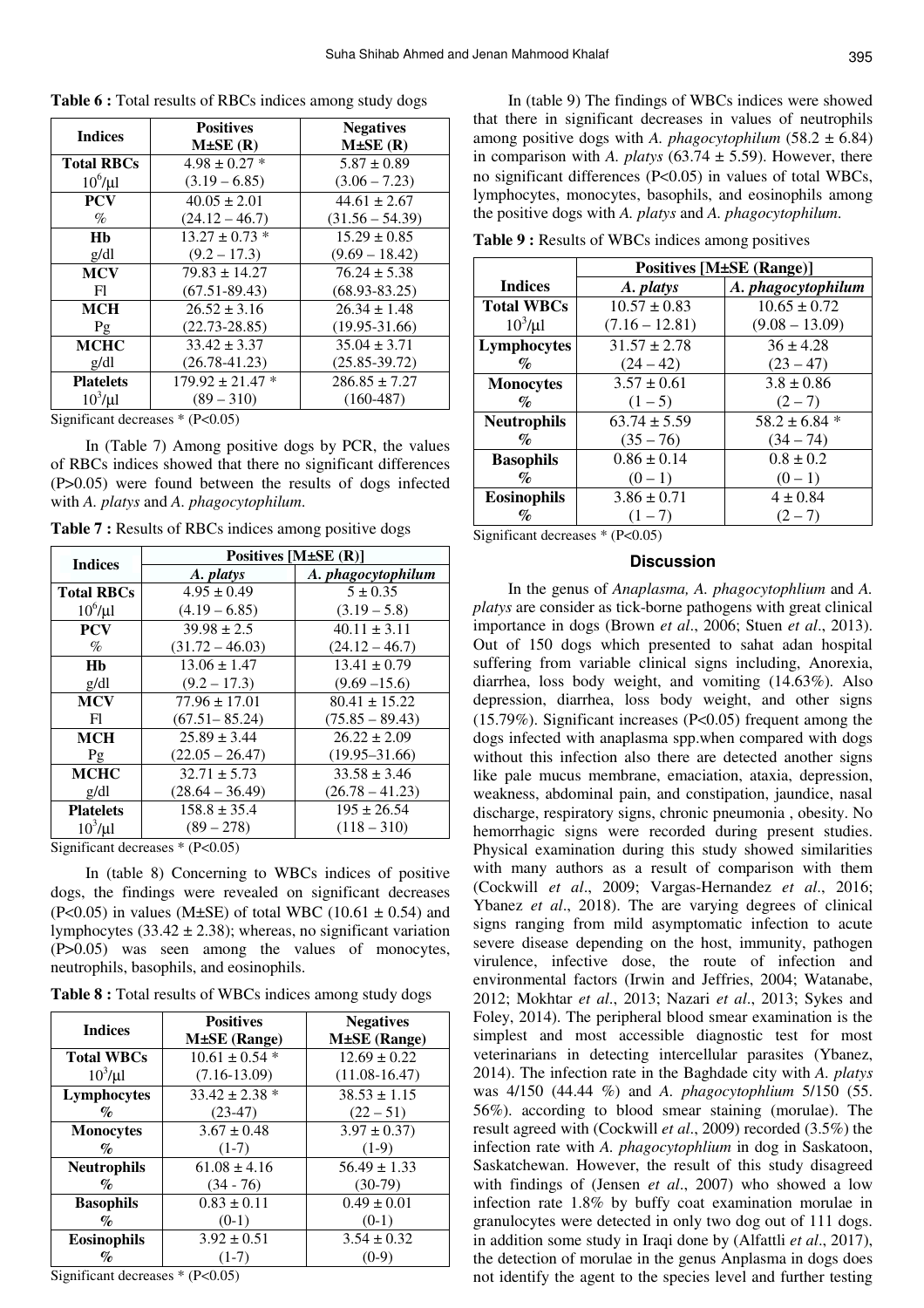is needed .As registered by (Ghirbi *et al*., 2009) in Tunsia, Diagnostics based solely on the presence of inclusions in cytoplasmic Anaplasma species by blood smear exams shows poor sensitivity because of the low and transient bacteremia presented by this agent. However when the chronic or subclinical phase of these diseases, these inclusions are not detected, only detects in acute phase of the disease (Ybanez, 2014; Beaufils *et al*., 2002). Hematological abnormalities such as anemia ,thrombocytopenia and leukopenia are the common disorders in canine anaplasmosis (Kohn *et al*., 2008; Ranik *et al*., 2011; Ozata and Ural, 2014). In the present study show that the infected dogs with canine anaplasmosis derceased in PLT count, RBCs, Hb constration and PCV compared with non-infected, the result agreed with (Hendrix *et al*., 2002; Ulutas *et al*., 2007; Gaunt *et al*., 2010). The causes and pathogenesis of anemia remain unspecified in our causes ,anemia could be related to many mechanisms, including hemolysis, transient bone marrow dysplasia or reduced even absent proliferation of precursors following cytokine suppression of hematopoiesis within bone marrow ,the importance of immune –mediated erythrocyte destruction in dogs with anaplasmosis warrants further investigation, hemorrhage due to an increased bleeding tendency could also be a mechanism of anamia (Poitont *et al*., 2005; Eberts *et al*., 2011). The results of infected dogs showed a non-significant slight decreased in WBCs with anaplasmosis, this result agrees with (Franzen, 2008; Kohn *et al*., 2011), Hematological parameters has been reported both leukopenia and leukocytosis were observed in dogs infected with anaplasmosis, depending on the phase of the diseases or may not be the anaplasmosis main cause of leukocytosis but of other disease with similar laboratory values, (Kohen *et al*., 2008; Ranik *et al*., 2011; Ozata and Ural, 2014), The results of differential leukocytic count showed a significant decrease in neutrophils infected dogs with *A. phagocytophlium*  compared with non-infected dogs, a significant decrease with lymphocytes positive compared with non-infected, the result agreed (Egenrall *et al*., 1997; Poitont *et al*., 2005), Explain the causes of Neutropenia in dogs can be due to increased use (during sever supportive inflammation/infection), decreased production as a result of primary or secondary insults to bone marrow neutrophilic precursor cell), or accelerated destruction through immune- mediated mechanism (Schnelle and Barger, 2012). Anaplasmosis deprive the hosts innate immune response, causing carrier infection via antigenic variations and modulating lymphocytes response, due to lymphocyopenia because during the lymphocytopenia the subpopulations of T cells  $(CD_4+CD_8)$  are reduced (Woldhiwet, 2008). The present results showed nonsignificant differences in Monocytes, Eosinophils and Basophils. This result agrees with (Whist *et al*., 2003; Henkelbach *et al*., 2006; Pilger *et al*., 2011).

## **Conclusion**

- We have diagnosis and identified of Anaplasmatacea Family *A. platys* and *A. phagocytophlium* in Iraqi dog with significant prevalence.
- The clinical examination did not show specific clinical signs and a certain diagnosis requires the combination of clinic pathological.
- The blood smear (Morulae) is particular methods for detection acute form of infection.

### **Reference**

- Alberti, A. and Sparagano, O.A. (2006). Molecular diagnosis of granulocytic anaplasmosis and infectious cyclic thrombocytopenia by PCR-RFLP. Annals of the New York Academy of Sciences, 1081(1): 371-378.
- Al-Fattli, H.H.H.; Al–Mohamed, S.A.A. and Al-Galebi, A.A.S. (2017). First serological and molecular diagnosis of canine anaplasma phagocytophlium Bactermia in Iraq. Journal of Kerbala university, 15(3): 69-78.
- Beaufils, J.P.; Inokuma, H.; Martin-Granel, J.; Jumelle, P.; Barbault-Jumelle, M. and Brouqui, P. (2002). Anaplasma platys (Ehrlichia platys) infection in a dog in France: description of the case, and characterization of the agent. Rev Med Vet 153: 85–90.
- Brown, C.D.; Parnell, N.K.; Schulman, R.L.; Brown, C.G.; Glickman, N.W. and Glickman, L. (2006). Evaluation of clinic pathologic features, response to treatment and risk factors associated with idiopathic neutropenia in dogs; 11 cases (1990-2002) J Am Vet Med Assoc. 229; 87-91
- Carrade, D.D.; Foley, J.E.; Borjesson, D.L. and Sykes, J.E. (2009). Canine granulocytic anaplasmosis: a review. Journal of veterinary internal medicine, 23(6): 1129-1141.
- Cockwill, K.R.; Taylor, S.M.; Snead, E.C.R.; Dickinson, R.; Cosford, K.; Malek, S.; Lindsay, L.R. and Diniz P.P.V.D.P (2009) Granulocytic anaplasmosis in Three dogs from Saskatoon, Saskatchewan Can Vet J Aug; 50(8): 835-840.
- Eberts, M.; Diniz, P.; Beall, M.; Stillman, B.; Chandrashekar, R. and Breitschwerdt, E. (2011). Typical an atypical manifestations of *Anaplasma phagocytophilum*  infections in dogs. J Am Anim Hosp Assoc, 47: 86-94.
- Egenvall, A.E.; Bonnett, B.N.; Gunnarsson, A.; Hedhammar, A.; Shoukri, M.; Hedhammar, A.A.; Bjoersdorff, A.I. (1997). Clinical features and serology of dogs affected by granulocytic ehrlichiosis in Sweden. Vet Rec, 140(9): 222–226.
- Franzen, P. (2008).On Anaplasma phagocytophilum in horses ,pp.81
- Gaunt, S. and Beall, M. (2010). Experimental infection and co-infection of dogs with Anaplasma platys and *Ehrlichia canis* :hematologic, serologic and molecular findings. parasit vectors, 3: 33.
- Ghirbi, M.Y.; Ghorbel, A.; Amouri, M.; Nebaoui, A.; Haddad, S. and Bouattour, A. (2009). Anaplasma phagocytophilum in horses and ticks in Tunisia. Parasite & Vectors 104: 767-774.
- Hendrix, C.M. (Ed), (2002). Laboratory procedures for veterinary technicians  $4<sup>th</sup>$  Ed. St. Louis, Mosby, Elsevier, US App.
- Heukelbach, J.; Poggensee, G.; Winter, B.; Wilcke, T.; Kerr-Pontes, L.R.S. and Feldmeier, H. (2006). Leukocytosis and blood eosinophilia in a polyparasitised population in north-eastern Brazil. Trans R Soc Trop Med Hyg 100(1): 32-40.
- Irwin, P.J. and Jeffries, R. (2004). Arthropodtransmitted diseases of companion animals in Southeast Asia. Trends Parasitology, 20: 27-34.
- Jaarsma, R.I.; Sprong, H.; Takumi, K.; Kazimirova, M.; Silaghi, C.; Mysterud, A. and Groenevelt, M. (2019). *Anaplasma phagocytophilum* evolves in geographical